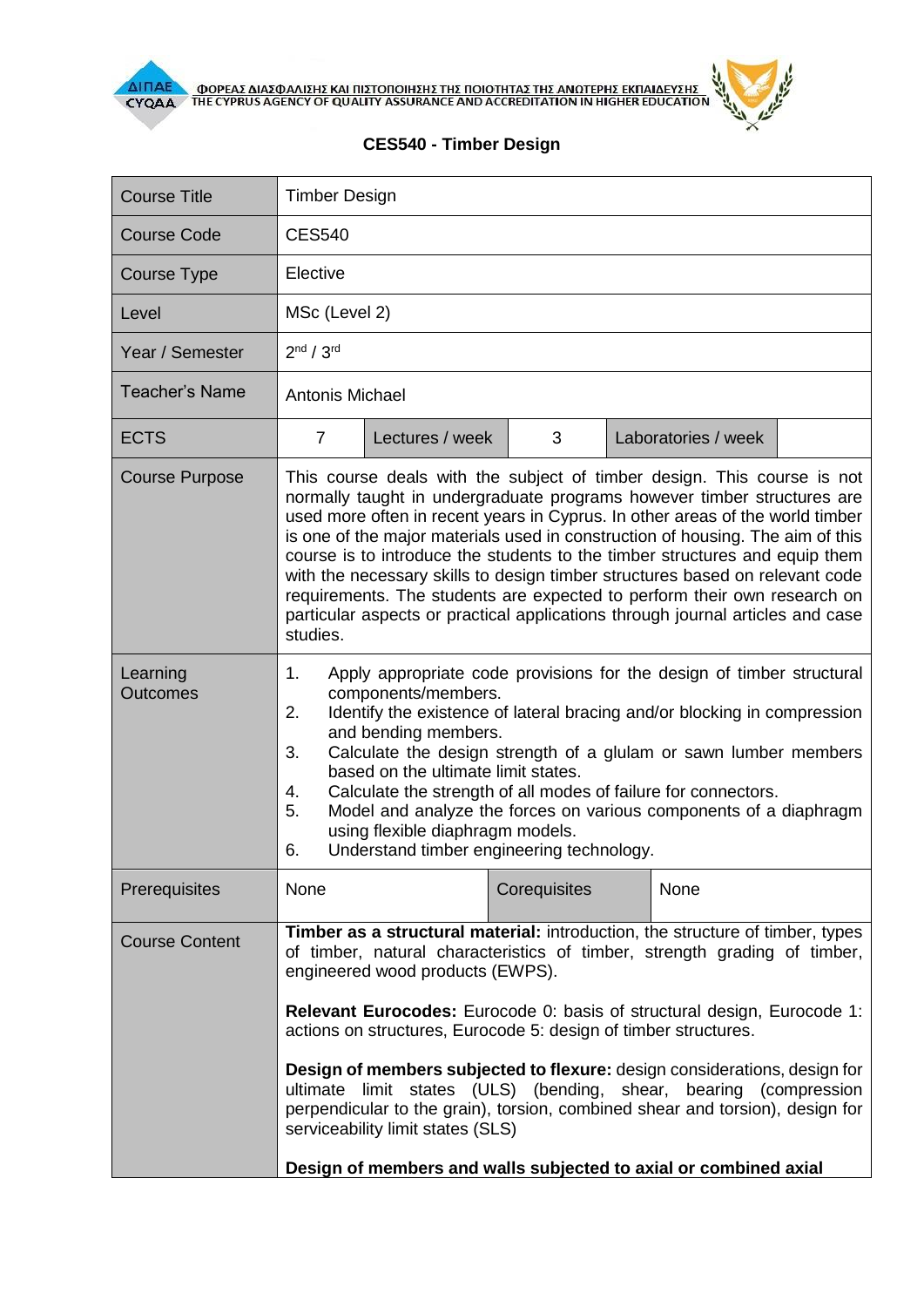



|                         | And flexural actions: design considerations, design of members subjected<br>to axial actions, members subjected to combined bending and axial loading,<br>design of stud walls.<br>Design of glued laminated members: design considerations, design of<br>glued-laminated members with tapered, curved or pitched curved profiles,<br>finger joins<br><b>Design of wall diaphragms:</b> in-plane racking resistance of timber walls<br>under horizontal and vertical loading, in-plane racking resistance of timber<br>walls using method b in EC5                                                                                                                                                                                                                                                                                                                                                |  |  |  |  |
|-------------------------|---------------------------------------------------------------------------------------------------------------------------------------------------------------------------------------------------------------------------------------------------------------------------------------------------------------------------------------------------------------------------------------------------------------------------------------------------------------------------------------------------------------------------------------------------------------------------------------------------------------------------------------------------------------------------------------------------------------------------------------------------------------------------------------------------------------------------------------------------------------------------------------------------|--|--|--|--|
|                         |                                                                                                                                                                                                                                                                                                                                                                                                                                                                                                                                                                                                                                                                                                                                                                                                                                                                                                   |  |  |  |  |
|                         |                                                                                                                                                                                                                                                                                                                                                                                                                                                                                                                                                                                                                                                                                                                                                                                                                                                                                                   |  |  |  |  |
|                         | Design of metal dowel type connections: introduction, metal dowel type<br>fasteners, design considerations, failure theory and strength equations for<br>laterally loaded connections formed using metal dowel fasteners, multiple<br>dowel fasteners loaded laterally, design strength of a laterally loaded metal<br>dowel connection.                                                                                                                                                                                                                                                                                                                                                                                                                                                                                                                                                          |  |  |  |  |
|                         | Moment capacity of connections formed with metal dowel fasteners or<br>connectors: introduction, design considerations, the effective number of<br>fasteners in a row in a moment connection, moment behavior in timber<br>connections: rigid model behavior, the analysis of structures with semi-rigid<br>connections.                                                                                                                                                                                                                                                                                                                                                                                                                                                                                                                                                                          |  |  |  |  |
| Teaching<br>Methodology | The course is presented through theoretical lectures in class and<br>experimental exercises in the laboratory. The lectures present to the student<br>the course content and allow for questions. Part of the material is presented<br>using visual aids. The aim is to familiarize the student with the different and<br>faster pace of presentation and also allow the instructor to present related<br>material (drawings, graphs, photographs etc.) that would otherwise be very<br>difficult to do. As part of the learning process students are required to solve<br>course related problem exercises. Exercises are also given as homework<br>assignments which are part of the student course assessment. Students are<br>expected to take notes in class during lectures; however, all course material<br>is available to students through the class website on the e-Learning platform. |  |  |  |  |
|                         | Students are assigned a design project which requires them to collect data<br>for the design a timber structure on their own. These forces students to<br>research the specific subject, find imposed loads, select structural system,<br>model the structure, analyze it and come up with a design that meets code<br>requirements. The students are required to present their work in class and<br>submit an electronic report showing all of their work.                                                                                                                                                                                                                                                                                                                                                                                                                                       |  |  |  |  |
|                         | Finally the instructor will be available to students during office hours or by<br>appointment in order to provide any necessary tutoring.                                                                                                                                                                                                                                                                                                                                                                                                                                                                                                                                                                                                                                                                                                                                                         |  |  |  |  |
| <b>Bibliography</b>     | <b>Textbooks:</b>                                                                                                                                                                                                                                                                                                                                                                                                                                                                                                                                                                                                                                                                                                                                                                                                                                                                                 |  |  |  |  |
|                         | "Structural Timber Design to Eurocode 5", 2 <sup>nd</sup> Edition, Jack Porteous and<br>Abdy Kermani, 2007, Wiley-Blackwell Publishing, ISBN: 978-1-118-59729-3.                                                                                                                                                                                                                                                                                                                                                                                                                                                                                                                                                                                                                                                                                                                                  |  |  |  |  |
|                         | <b>References:</b>                                                                                                                                                                                                                                                                                                                                                                                                                                                                                                                                                                                                                                                                                                                                                                                                                                                                                |  |  |  |  |
|                         | CYS EN1995: Eurocode 5: Design of Timber Structures – Part 1-1: General<br>rules and rules for buildings                                                                                                                                                                                                                                                                                                                                                                                                                                                                                                                                                                                                                                                                                                                                                                                          |  |  |  |  |